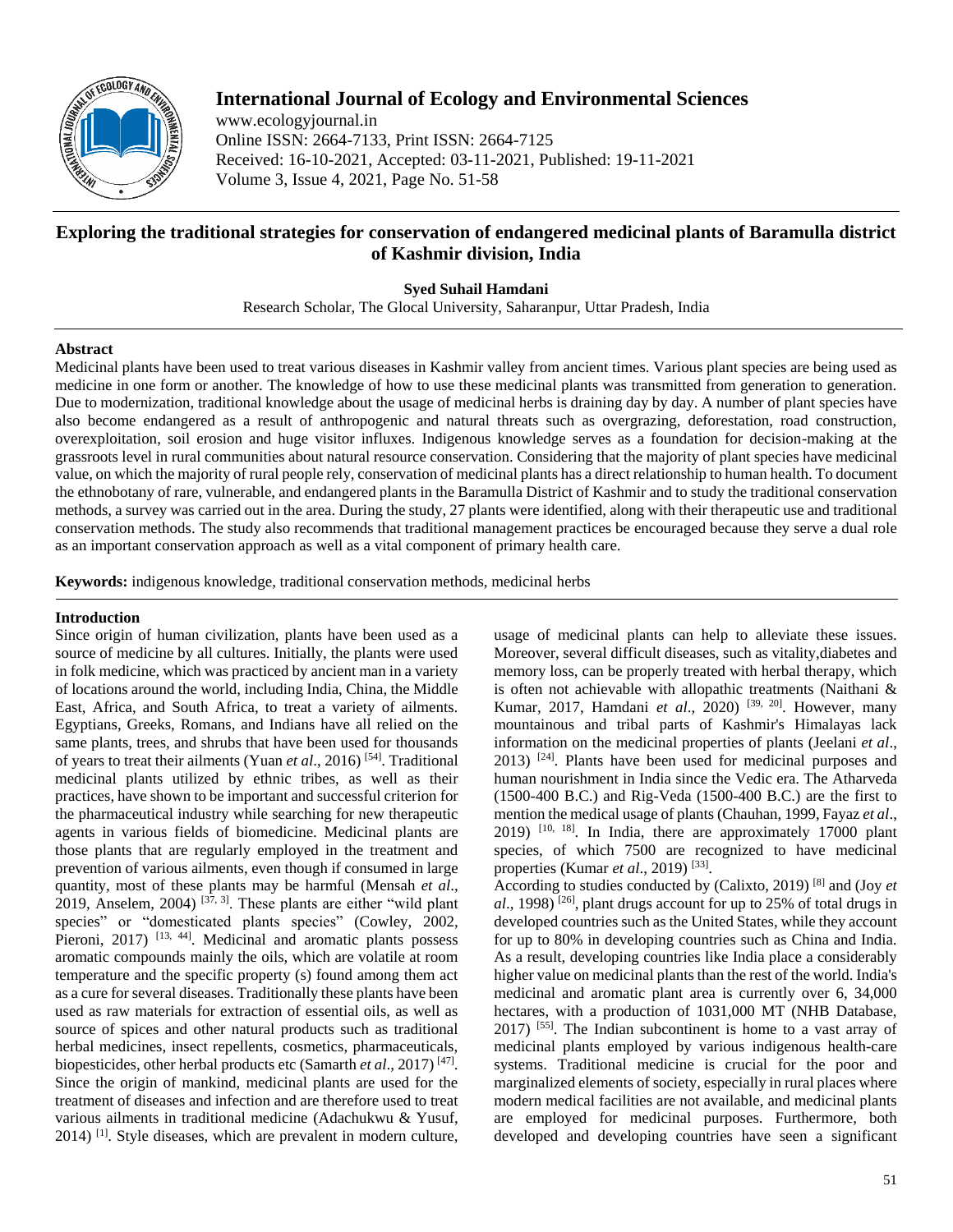growth in interest in herbal medications and natural products (Mohiuddin, 2019)<sup>[38]</sup>.

The utilisation of ethno-botanical information has aided health care around the world (Astutik *et al*., 2019, Jamshidi-Kia *et al*., 2018, Fabricant & Farnsworth, 2001)<sup>[5, 23, 17]</sup>. Ethnic groups all throughout the world have created their unique set of practices, including medicinal practices. The majority of traditional medicine is based on the use of plant extracts or principles (Lemonnier *et al*., 2017) [34] . According to the World Health Organization (WHO), traditional medicine is relied on by as much as 80% of the world's population for primary health care (Khan & Ahmad, 2019, Shakya, 2016)<sup>[31, 48]</sup>. All modern medicines are produced from medicinal plants, either directly or indirectly, generally by combining modern technology with traditional knowledge.

Scientists in India and worldwide have been studying medicinal plants from chemical, pharmacological, and therapeutic perspectives (Hynniewta & Kumar, 2008, Van Wyk & Wink,  $2018$ ) <sup>[22, 52]</sup>. However, compared to the amount of such possible plants, these three crucial integral ingredients for bringing about the real chemicals from such plants have only screened a few species for their active principles. Simultaneously, clinical examinations take a long time and are quite costly when analysing a large number of plants. In such cases, conventional knowledge is the finest source of preliminary screening information (Negi & Subramani, 2006, Baydoun *et al*., 2015) [40, 6] . Re-examining traditional medicine and practises is considerably easier in systems of medicine with welldocumented philosophy and instructional content, such as Ayurveda or Unani, than in traditional medicine passed down by word of mouth from generation to generation (Ravishankar & Shukla, 2007)<sup>[46]</sup>.

People in the Himalayan region have learned and practiced the medical use of plants growing nearby for treating various ailments for centuries through trial and error method. The ancient wisdom that is normally passed down orally has to be documented as soon as possible (Kaul, 1997, Gupta *et al*., 2014) [30, 19]. Kashmir's valley, which is famous for its beauty around the world, is also rich in herbal and floral resources. Since time immemorial, there has been a desire to learn about and admire the plants of Kashmir. A handful of botanists have visited Kashmir on rare occasions. R. R. Stewart and T.A. Rao of the BSI have been actively exploring various areas in recent years in order to create a comprehensive flora of the region. Only a few studies have been conducted in the previous half-century to document the ethno medicinal plant species that thrive in the region, particularly in the isolated and challenging terrains (Malik *et al*., 2011) [36] . In in Kalhana's Rajtarangini (1149-50 A.D.), the preservation of plants and plant products for therapeutic reasons is mentioned. 'Kashmiris turn virtually every plant to some use and attribute medicinal properties to every growing thing' writes Sir Walter Lawrence in his book 'Valley of Kashmir.'

Man has relied on medicinal plants for health and dietary needs since the dawn of time. Medicinal plants have a unique place in conservation because of the important cultural, livelihood, and economic functions they play in many people's lives (Kumar & Jnanesha, 2016)<sup>[32]</sup>. There has been a pattern of putting too much focus on the possibility for developing new pharmaceuticals while paying too little attention to their conservation efforts (Hamilton, 2004, Chen *et al.*, 2019)<sup>[21, 11]</sup>. At the same time, the demand for the usage of medicinal plants is only growing even more in the recent times. The people who are living close to nature and their acquired knowledge should be made aware of the status of medicinal plants and empower and involve them to preserve the existing important medicinal plants of the area.

The majority of people in developing nations have had their medicinal plant needs supplied through uncontrolled collection of natural flora, particularly those found in forests (Amujoyegbe *et*  al., 2012)<sup>[2]</sup>. Many species have become extinct, threatened or endangered as a result of overexploitation of their nature resources (Omobuwajo *et al*., 2008, Paul *et al*., 2015) [41, 43] . For decades, indiscriminate exploitation of medicinal plants has been the trend in developing countries, posing conservation challenges for these vital species. In addition, the rapid growth of populations in emerging nations has put undue pressure on frequently used medical plants and natural resources in general. Wild populations are being decimated as the demand for therapeutic plant products grows (Chen *et al.*, 2016)<sup>[11]</sup>.

Traditional medicine's long-term viability and the supply of plant materials for medication research are significantly reliant on concerted efforts to conserve these indigenous plants. Many remedies have been developed as a result of tropical forest people's knowledge, and there will be more in the future. This is reason enough for any and all programmes to be concerned with tropical forest conservation, development, and protection. Because human needs and issues are such an important part of any conservation effort, it is critical to implement systematic medical plant production in order to maintain biodiversity and safeguard threatened species (Pan *et al.*, 2014)<sup>[42]</sup>.

Some of the studies on medicinal plants in the state of Jammu and Kashmir were undertaken during the last three decades. These studies were carried out to analyze the endemism, special distribution pattern, threat status, availability and quantity consumed by the local people that have actually pushed many medicinal plants into threatened categories. Excessive habitat degradation accounted for nearly all of human's influence on extinction and endangerment in the prehistoric record, and there are numerous actions in the modern world that play an even bigger role (Tali et al., 2015)<sup>[51]</sup>. Forest conversion and soil degradation can diminish medicinal plant availability while also affecting indigenous knowledge of medicinal plant use (Caniago & Stephen, 1998, Shanley & Luz, 2003)<sup>[9, 49]</sup>. There is still paucity of systematic studies and documentation of endangered medicinal plants of Baramulla district of Kashmir valley. The status of most of the medicinal plants of the area, with regard to their geographical distributions, is not known and so it is perceived that this study will augment the existing available knowledge of the area. Traditional communities still have a lot of knowledge about how to use them, yet very little of it has been recorded in a systematic manner.

Many of these medicinal plants are becoming increasingly vulnerable and threatened as a result of indiscriminate use over time and habitat fragmentation, and are also at risk of becoming genetically impoverished. Therefore, there is need to conserve and sustainably utilize medicinal and pharmaceutical resources for novel and fruitful applications (Chen *et al*., 2016) [11] . Despite the challenges posed by increased demand and widespread loss of plant-rich ecosystems, no systematic effort has been made to ensure that medicinal plants are preserved. As a result, many medicinal plants are in danger of becoming extinct or losing their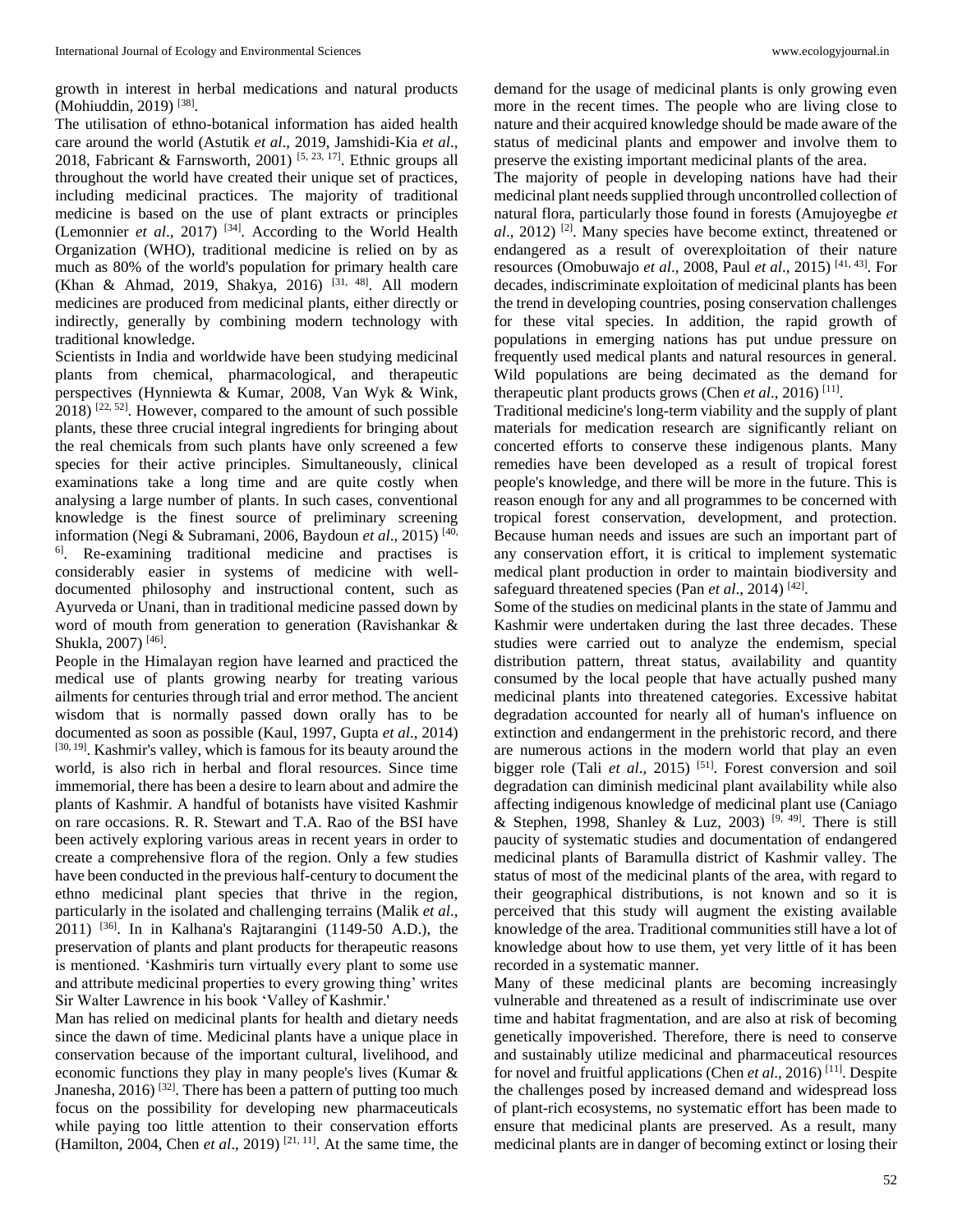genetic diversity, although specific information is scarce. Only little of this information has been systematically documented (Rao, 2016)<sup>[45]</sup>. Although attempts have been made to enumerate and document the medicinal plants of Kashmir Valley over the last three decades, as evident from the available literature, the results are not specific to the Baramulla district. There is still a paucity of systematic studies till date with regard to the status of medicinal plants from Baramulla. The natural vegetation where most of the important medicinal plants are found, is disappearing or being altered at an alarming rate. No concerted attempts have been made to involve the traditional institutions of the area to work in synergy to preserve the precious orally passed on knowledge of the ethnic practices and concomitantly feasible ways and methods to preserve the endangered medicinal plants.

At the backdrop of these facts, present studies were undertaken to explore the important medicinal plants used by the local people living in hilly areas of Baramulla district of Kashmir Valley and find out the traditional ways used by local people to conserve these medicinal plants. Special focus was attributed to the dwindling of medicinal plants at an alarming rate, document the perceptions and indigenous knowledge of the people in relation to distribution, sources and uses of medicinal plants and concurrently make a concerted attempt to conserve them. The medicinal plants of the Baramulla region are on the verge of extinction due to natural and by large anthropogenic pressure. There is need to further investigate traditional medicinal plants in order to determine their functions as well as the active phytochemicals with medicinal properties. The knowledge will help to bridge the gap between modern medical and traditional medicine, allowing modern medicine to complement and/or augment traditional medicine.

Considering all the salient features mentioned above, the study and conservation of medicinal plant species has become increasingly urgent. The present study was conducted to ascertain the situation of medicinal plants to suggest a better strategy for the sustainable conservation, management and its potentials so that a future strategy can be delineated considering the overall prospect to cater the needs nationally as well as globally. Keeping all these attributes in mind, the present investigation was aimed at fulfilling the following objectives to list and prioritize the endangered medicinal plants and also to study the traditional methods for the conservation of endangered medicinal plants of Baramulla district of Kashmir Valley, India.

## **Material and Methods**

#### **Study area**

Baramulla district is one of the 22 districts in the Indian Union Territory of Jammu and Kashmir. Baramulla city is the administrative headquarter of this district. The district covers an area of 4190 km<sup>2</sup>. The district is situated at 34.1980° N Longitude and 74.3636° E Latitude. Baramulla District is sharing border with Budgam District to the East, Kupwara District to the North, Poonch District to the South.

### **Selection of study sites and survey**

Various study sites scattered over hilly and kandi areas adjacent to forests of Baramulla district were selected for the present study. The study sites were selected on the basis of floristic pattern and population of the inhabitants. The uses of medicinal plants in various human and cattle ailments were obtained from

rural physicians and medicine men. The distance from the forests was assumed to be an important factor that probably influences the use of medicinal plants. The selected areas/sites of the study

area were visited during March 2020 to October 2020. Special efforts were made to visit the places rich in floristic wealth. The tribal and rural people utilize a number of medicinal plants; hence attention was paid to trace flora from these sites.

### **Methods of Data Collection**

The investigation of the study sites was done during March to October months of 2020. During the field trip diagnostic features of the plants including occurrence, status, local name, medicinal uses, religious aspects and local conservational strategies were noted in the field book. Reports pertaining to the use of medicinal plants was collected from rural physicians, local herbal healers (Hakeems) and other knowledgeable people. During the visit, a thorough observation of their everyday activities in tribal communities, including participation in several of their social and religious rites, interpersonal contacts were made with members of the group. During the survey, local professional herbalists (Hakeems), Village elders and marketers were approached, brought into confidence and interviewed. The local herbal healers (Hakeems) were mostly consulted during the study. During the study, the herbal healers (Hakeems) in the area were consulted the most. In order to avoid making erroneous identifications, knowledgeable individuals and herbalists were brought to the forests to verify the plant samples. To collect the ethnobotanical information (local name, medicinal uses, mode of preparation) and to study the traditional conservation methods, questionnaires, discussions and interviews among tribal practitioners in their native tongue were used.

### **Local name and botanical name**

Knowhow of medicinal plants *viz*., their local name, medicinal importance and habitat has been largely obtained from people inhabiting the district under investigation. However, in some cases the names vary from place to place and person to person. Most popular local names and correct botanical names of the identified plants are properly documented.

#### **Status of species**

During the present study, efforts have been made to have some idea about the status of medicinal plants. The status of the medicinal plants of the study area has been established as below.

| able |  |
|------|--|
|------|--|

| <b>Status</b>              | <b>Occurrence of Species %</b> |
|----------------------------|--------------------------------|
| Common                     | Above 50                       |
| Vulnerable (W)             | Between 30 to 50               |
| Endangered (EN)            | Between 20 to 30               |
| Critically Endangered (CR) | Between 10 to 20               |
| Rare(R)                    | Below 10                       |

#### **Results**

The present study was conceived in light of the current gap in the sort of research that exists, as well as the possibility that the results acquired may be beneficial to a large section of the ailing people. For the purpose of the study, hilly areas and villages (like Tangmarg, Qazipora, Chontipatri, Ferozpora, Drung etc) were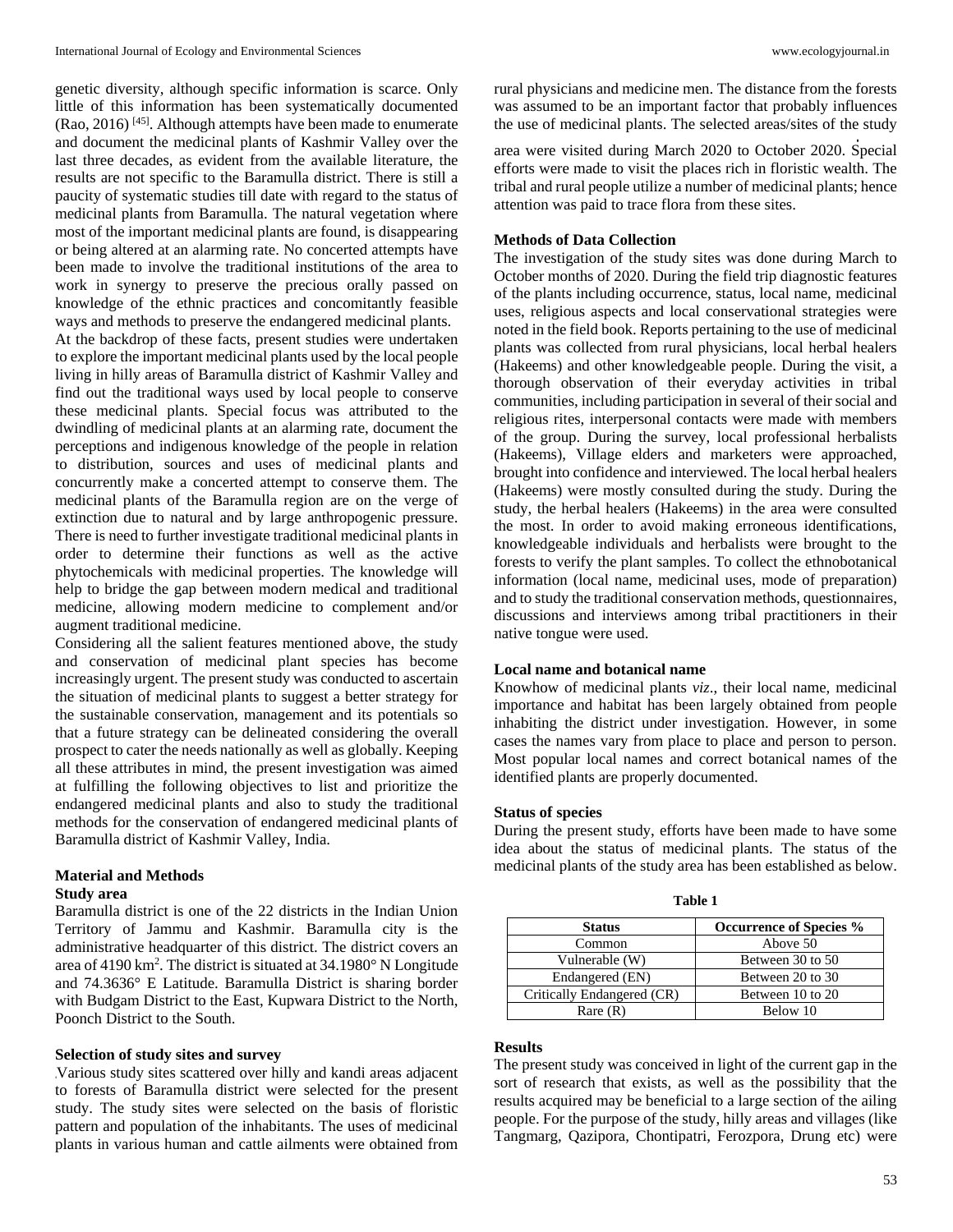surveyed for the various types of medicinal plants and their usage. The area is dominated by tribal people (such as Gujjars and Bakerwaals), whose ethnobotanical knowledge of therapeutic plants is rapidly vanishing and requires urgent documentation. These places are well-known for their abundant medicinal and aromatic plant collections. For centuries, humans have relied on forests for their daily needs. Medicinal plants are only source of their health. They've discovered a plethora of ethnobotanical uses for the vast plant wealth in the process. Ethnobotanical study is crucial in light of the recent trend of returning to nature. The information were collected from the inter viewees which were in the age range of 30 to 65 years. The data collection methods included direct interviewing, conducting a walk with the healers, and conducting a talk in the local language using semi-structured questionnaires. During the interviews, data on ethnomedicinal plants, their local names, plant parts used to treat specific ailments and methods of administration, reasons contributing to their endangeredness, and community-based protection strategies were gathered. Following identification, the plant species were assigned to their respective families.

**Medicinal Plants recorded and documented during the study** 27 endangered plants were identified during the survey, along with their ethnobotanical uses (Table 1). 7 of the 27 plants investigated are vulnerable, 8 are rare, 7 are endangered, and 5 are critically endangered (Figure 2). These plants belong to 22 families with herbs make up the majority of these. Fever, cough, rheumatism, constipation, boils etc and other ailments have been treated with these plants since ancient times. (Table 2).

Table 2: List of medicinal plants found in District Baramulla, Kashmir, India. (R=Rare, E=Endangered, CE=Critically Endangered, V=Vulnerable)

| <b>Botanical Name</b> | Family         | <b>Local name</b> | <b>Status</b> | Plant part used  | Diseases/ailment<br>treated   | <b>Method of use</b>                                                                                                |
|-----------------------|----------------|-------------------|---------------|------------------|-------------------------------|---------------------------------------------------------------------------------------------------------------------|
| Anagallis arvensis    | Primulaceae    | Chari saban       | R             | Whole plant      | Ulcers                        | Crushed plant is applied on affected<br>areas.                                                                      |
| Asperagus racemosus   | Asparageceae   | Satavar           | E             | Leaves and roots | Burning sensation of<br>skin  | For burning sensation of skin paste of<br>fresh leaves is applied.                                                  |
| Podophyllum hexandrum | Polygonaceae   | Wan wangun        | ${\bf E}$     | Roots and fruit  | Heart disease and<br>acidity  | For curing heart disease extract of<br>root is taken. For curing acidity fruit<br>is eaten                          |
| Portulaca oieraceae   | Portulacaceae  | Nunner            | $\mathbb{R}$  | Whole part       | Cough                         | Whole plant extract is used to cure<br>cough.                                                                       |
| Cichorium intybus     | Asteraceae     | Kazal-handh       | R             | Root             | Rheumatism                    | To overcome rheumatismdecoction<br>of roots is taken twice a day for a<br>week.                                     |
| Arisaema jacquemontii | Araceae        | Hapat-gogej       | $\mathbb{R}$  | Root             | Boils and blisters            | To treat boils and blisters, dried root<br>or tuber is powdered mixed with oil<br>and applied on the affected part. |
| Glycyrrhiza glabra    | Fabaceae       | Shanger           | $\mathbf R$   | Root             | Cough                         | For curing cough decoction of root is<br>taken.                                                                     |
| Aesculus indica       | Sapindaceae    | Haandoon          | ${\bf E}$     | Leaves           | Fever                         | Extract of leaves given for fever                                                                                   |
| Angelia glauca        | Apiaceae       | Chora             | CE            | Whole plant      | Dyspepsia and<br>constipation | Whole plant is used to treat<br>Dyspepsia and constipation                                                          |
| Saussurea simpsoniana | Asteraceae     | Jogi padshah      | $\mathbb{R}$  | Whole plant      | <b>Boils</b>                  | To treat boils, whole plant extract is<br>applied on the affected parts                                             |
| Dioscorrea deltoidei  | Dioscoraceae   | Kraeth            | $\mathbf E$   | Leaves           | Weak eye sight                | To treat weak eye sight and infection<br>of eyes, juice obtained from the<br>leaves is used as eye drops            |
| Arnebia benthami      | Boraginaceae   | KahZabaan         | <b>CE</b>     | Roots            | Pneumonia                     | Persons suffering from pneumonia<br>are given tea added with the roots of<br>arnebia.                               |
| Artemesia absinthium  | Asteraceae     | Tethwan           | $\mathbb{R}$  | Leaves           | Abdominal pain                | To cure abdominal pain patients are<br>given paste of dried leaves and<br>inflorescences mixed with warm<br>milk.   |
| Viola odorata         | Violaceae      | Bunufsha          | $\mathbb{R}$  | Root             | Constipation                  | For curing constipation, the roots are<br>eaten raw.                                                                |
| Hyoscyamus niger      | Solanaceae     | Bazaar bhang      | $\mathbf V$   | Seed             | Toothache                     | The ash produced by burning of<br>seeds is used as tooth paste and paste<br>is used to treat toothache.             |
| Jurinea dolomiaea     | Asteraceae     | JhariDhoop        | E             | Roots            | Fever                         | The extract of roots is given in case<br>of fever after child birth                                                 |
| Valeriana jatamansi   | Caprifoliaceae | Jatamansi         | V             | Roots            | Wounds                        | For better healing of wounds, the<br>paste of the roots is applied on<br>wounds.                                    |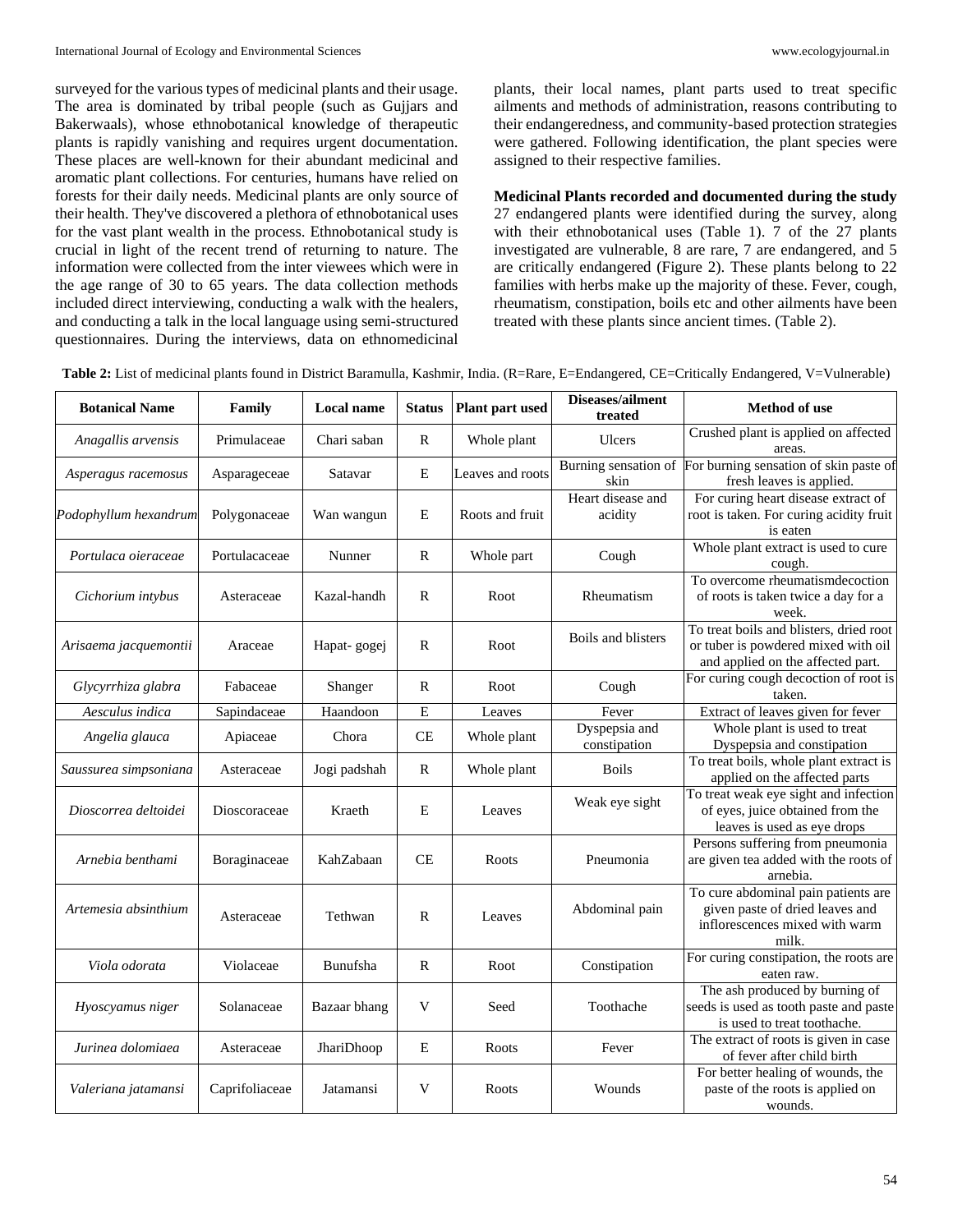| Aconitum heterophyllum | Ranunculaceae     | Patris       | <b>CE</b> | Seeds       | Tonsillitis                        | To treat tonsillitis, the crushed seeds<br>are mixed with honey and applied on                   |
|------------------------|-------------------|--------------|-----------|-------------|------------------------------------|--------------------------------------------------------------------------------------------------|
| Dactyorhiza hatagirea  | Orchidaceae       | Salem Panja  | <b>CE</b> | Tuber       | Pyorrhea                           | throat.<br>The juice extract from the tuber is<br>used for the treatment of pyorrhea.            |
| Oxalis carniculata     | Oxalidaceae       | Amrul        | V         | Leaves      | Diarrhea and fever                 | Extract of leaves is taken for curing<br>diarrhea and fever.                                     |
| Potentilla nepalensis  | Rosaceae          | Ratanjot     | V         | Whole plant | <b>Burns</b>                       | Ash of burnt plant is applied on the<br>affected area                                            |
| Atropa belladonna      | Solanaceae        | Sagangur     | E         | Leaves      | Asthma                             | Smoke from burning leaves is<br>inhaled to cure asthma.                                          |
| Bergenia ligulate      | Saxifragaceae     | Pashanabheda | V         | Leaves      | Wounds                             | Paste of fresh leaves is applied on the<br>affected areas.                                       |
| Picrorhiza kurroa      | Schrophulariaceae | Coad         | E         | Rhizome     | Liver and respiratory<br>disorders | Liver and respiratory disorders are<br>treated withtea prepared from the<br>rhizome.             |
| Euphorbia helioscopia  | Euphorbiaceae     | Gur-sochal   | V         | Whole plant | <b>Boils</b>                       | Milk sap of whole plant is applied on<br>affected part.                                          |
| Colchicicum leutem     | Colchicaceae      | Fafoode      | V         | Bulb        | Wounds                             | The paste is applied on the wounds<br>for better healing                                         |
| Saussurea lappa        | Asteraceae        | Kouth        | <b>CE</b> | Roots       | Inflammation and<br>arthritis      | The oil extracted from the root is<br>used for anti-inflammatory and pain<br>relieving purposes. |



**Fig 1:** Status of Medicinal plants documented in Baramulla district, Kashmir, India.

The Kashmir Himalaya is home to a diverse range of habitats that support a thriving floristic diversity that has been used as a source of sustenance by its inhabitants since prehistoric times. The Kashmir valley is densely forested, which supports a varied diversity of plant species. The friendly attitude does not apply only to indigenous species, but also to exotics (Singh *et al*., 2016, Aslam *et al.*, 2010)<sup>[50, 4]</sup>. Kashmir is renowned for the economic value of its plants and their products, which include medicine, fodder, and fibre. Due to the great and unique floristic diversity, a high proportion of plants are used as medicine in some form or another (Dar & Dar, 2006)  $[14]$ . According to folklore and documentation, the ethnic use of some of these plants in medicine extends all the way back to 3000-1000 B. C. and was most likely the only way to cure and protect the human population from numerous ailments (Bhata *et al*.). The extinction of certain plant populations as a result of excessive demand for medical purposes is a major source of concern, as these plants form the backbone of our traditional medicinal system, which is still used by a sizable population. As a result, it is critical to conserve these plants, as if conservation measures are not adopted immediately, these God-given resources will be completely exhausted in their native habitats (Lone *et al.*, 2014)<sup>[35]</sup>.

The Kashmir Himalaya offers a wide range of medicinal plants and is home to many of them. However, over 70% of the known medicinal plants are subjected to destructive harvesting (Dawa *et al*., 2018) [35] . Law enforcement in J&K, has made it illegal to harvest medicinal plants from the wild, with the exception of the Gaddi, Gujjars, and Bakarwal tribes, who are allowed to collect the species for personal use exclusively. As a result, medicinal plant knowledge is limited to tribes (Dutt *et al*., 2015) [16] . Recent concerns to biopiracy and intellectual property rights have required early bio-prospecting of possible medicinal plants used in folklore, placing a significant amount of money at risk. The first and most critical stage in this process would be to document ethnomedicinal plant applications in order to translate indigenous knowledge into commercial products on a large scale, benefiting all stakeholders. This policy would protect our bioresources from piracy (Wagay, 2014, Kadirgamar, 2002)<sup>[53, 27]</sup>.

#### **Traditional strategies to conserve these medicinal plants**

Medicinal plants over the centuries have nurtured different oral and codified streams of Indian Systems of Medicine such as Ayurveda, Siddha, Unani, Tibetan and Folk systems, besides several thousands of household health traditions (Ravishankar & Shukla, 2007)<sup>[46]</sup>. Thus, medicinal plants are indeed an integral part of the Indian medical heritage. Reviving these time-honored medicinal traditions would secure the health security of millions of people while also providing the globe with innovative and safe herbal medicines. This dual significance underlines the need for conserving the resources. Recognizing the ecological significance and economic utility of medicinal plant resources, global awareness of the importance of their conservation is developing. Conservation aims to promote sustainable development by safeguarding and utilising biological resources in ways that do not deplete the world's diversity of genes and species or degrade critical habitats and ecosystems. It encompasses a broad range of tasks, including collection, propagation, characterisation, evaluation, disease indexing and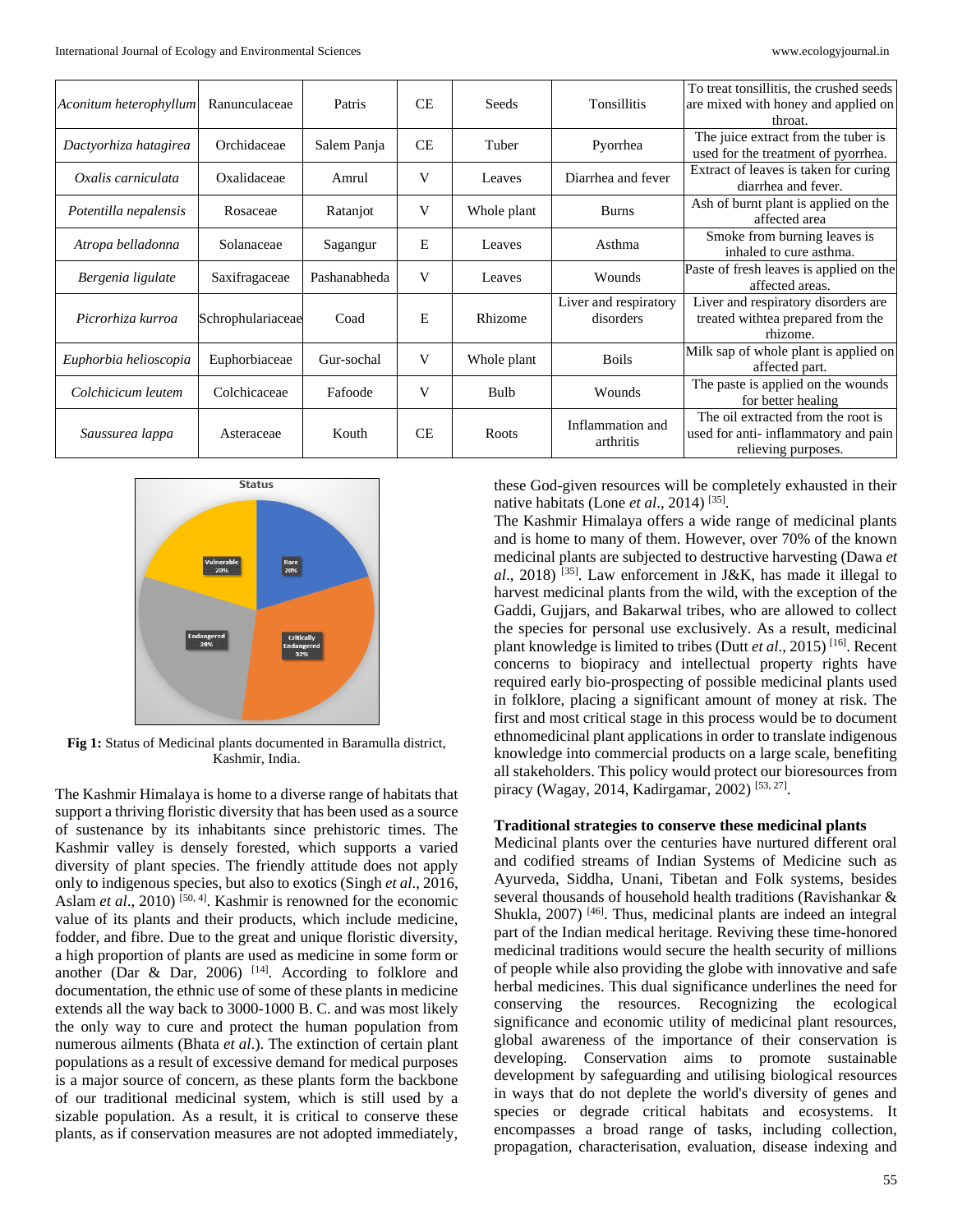elimination, as well as storage and distribution. Plant genetic resource conservation has long been recognised as an integral part of biodiversity conservation (Chen *et al*., 2016, Kasagana & Karumuri, 2011)<sup>[11, 29]</sup>.

Conservation of these diverse medicinal plant resources is possible by conserving the habitats. In the case of medicinal plants, the effective means to conserve them in the natural habitats is through in situ approach. The significance and relevance of in situ conservation is more prominent than ever before considering the current status of medicinal plants in the wild and their trade. This concept ensures the protection to the resources by offering the status of a "protected" area to the conservation site besides facilitating the continuation of different ecosystem processes (Hamilton, 2004)<sup>[21]</sup>. Preservation of natural environment and its individual components appears to have been an issue of some concern to some the rulers of the State of Jammu and Kashmir in the past. The State has a constitutional commitment with its people to protect them from social, economic and political injustice, abolish all exploitation and take special care to enrich the material and cultural life of the people. To protect and regulate multiple components of rich biological diversity including medicinal plants of the State a good number of laws have been enacted from time to time (Kala *et al*., 2006) [28] .

Despite the government conservation plans' little acknowledgement of traditional management practises, indigenous peoples have employed them for millennia to ensure the survival of a diverse range of plant species. Various traditions are motivated by the spiritual, economic, and ecological value of these plant species, among other factors. Certain medicinal plants are intentionally protected for their medicinal benefit, whereas others are preserved by chance for reasons other than their therapeutic potential (e.g., timber, firewood, shade, or spiritual needs).

During the study it was found that people in the study area were found to be knowledgable about the traditional fundamentals of medicinal plant conservation. Medicinal plant species were conserved through a variety of traditional ways such as home gardens, selective harvesting, and so on. Selective harvesting was the most popular indigenous conservation method in the study area. Harvesting medicinal plants is targeted to specific portions of the plants in order to avoid damage to the plant for long-term use. The value of selective harvesting as a conservation approach could be linked to the method's ability to allow plants to continue budding.

Domestication/cultivation of medical plant species, which came in second, is ascribed to the fact that it helps to reduce dependency on wild medicinal plants while also maintaining resource sustainability for current and future generations. Due to the anthropogenic pressures and land-use changes affecting the natural forest, which has been declining in both explicit and implicit ways on a daily basis, home gardens have long been the most effective and ubiquitous method for biodiversity protection. Traditional healers and others with knowledge of medicinal plant species are said to have a tendency to keep information about the plants they know hidden. This practice trend, on the other hand, has both negative and good conservation implications. While it is possible to reduce plant harvesting since only a few individuals are aware of these species, it is also possible for these few people to completely destroy the species due to ignorance. In the context of conservation, keeping secrets regarding medicinal plant information may result in knowledge disappearance and thus a great loss to future generations.

### **Awareness campaign**

This community-based study included an awareness campaign as part of the research. The main goal was to educate the target community about the current situation and to mobilise them to manage and conserve medicinal plants more efficiently. Communication tools were used to solve problems, attract attention to specific issues, persuade people to modify their behaviour, and change practices. During the study, different awareness campaigns were undertaken, such as, one-to-one discussions, workshops, seminars, focus group discussions along with the traditional healers, community leaders, marketers and other responsible people were conducted. Participants (both male and female) were given an equal chance to discuss their experiences in all of the programmes.

### **Discussion and Conclusion**

The present studies indicated that documentation of traditional knowledge related to the use of plants as medicine is essential among tribal population as they possess vast knowledge of immense value inherited from forefathers that have been passed down orally through generations (Jovovic & Kratovalieva, 2015) [25]. The traditional knowledge of the medicinal plant practitioners, village elders and marketers were documented by collecting data through survey questionnaires specifically designed for them. The usage trend of different medicinal plants by the village community is documented by collecting the data from the respective respondents. It was understood that most of the rural folks availed the traditional healing at least for their primary health care, and only on serious sicknesses the patients are approaching the conventional health care hospitals. The numerous uses of home remedy were indicated by observing the high percentage of respondents using the herbal remedies. The people who are residing close to the conventional hospitals approached traditional healers for specific treatments *viz*; bone fracture, jaundice, piles, skin diseases etc. Distance to the Primary Health Centers, lack of proper road and communication systems in the rural areas led the rural community to go for homemade remedies. Low economic conditions and illiteracy of the rural people still contribute to the utilization of Local Health Practitioners. In the back drop of the above observations, the importance of herbal medicines and the scope of promoting the traditional systems in the rural villages of the Baramulla district becomes important and deem fit. The responsibility of the Government authority in fulfilling these aspirations of the traditional healers and needy villagers was a dire necessity. Recognition of these tribal medicines by the Central or State Government is very much demanding as per observation of the study. The rural people still consult the 'hakeems'/traditional practitioners as their first line of treatment for any kind of sickness or disease. Different medicinal plant practitioners have different skill of their own. Among the herbalists some are skilful in healing bone fractures, while some are capable of healing kidney stones and jaundice. The rural villagers have low socioeconomic status and cannot afford to pay the high visiting fees to the healers. Taking into account their economic status, the healers or the herbal practitioners charge minimal amount and as such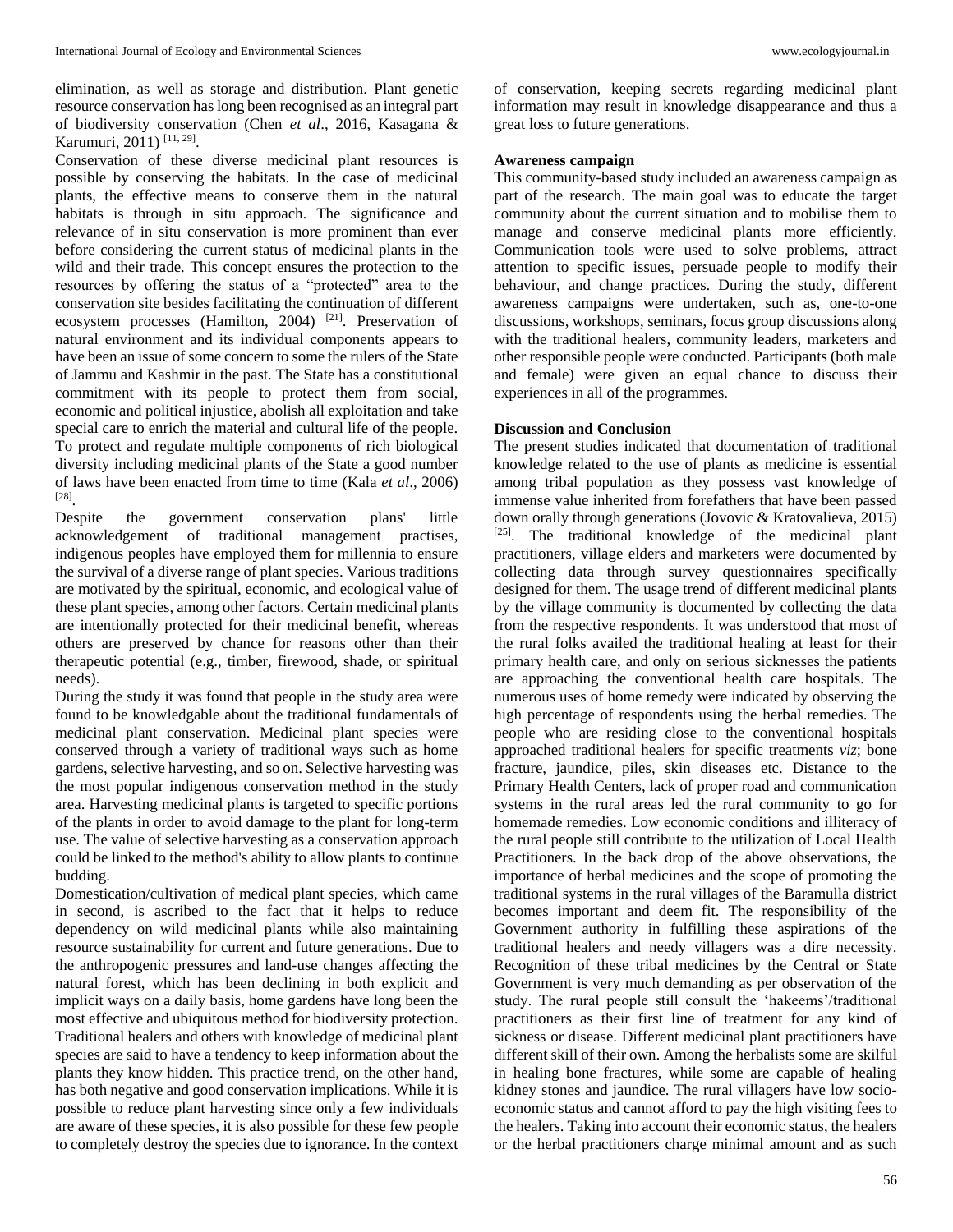they do not have much scope for progress. The threat status of the medicinal plants is identified from the responses of the respondents of the villages adjacent to forest areas. Accordingly the plants were categorized as per Rare, Endangered, Critically Endangered and Vulnerable. This categorization of the threat status of the medicinal plants has created an awareness and scope to conserve them accordingly. There are several factors that posed a threat for the decrease in the medicinal plants of the Baramulla district of Kashmir Valley as observed from the responses of the respondents Conservation and protection measures needs to be initiated and taken up by the local bodies, forest department, State Government as per the threat status analysis mentioned in table 2.

The importance of indigenous knowledge in medicinal plant conservation is widely acknowledged. According to (Chen *et al*.,  $2016$ )<sup>[11]</sup>, around 15,000 medicinal plant species are threatened with extinction worldwide, meaning that the world loses at least one significant medicine species every two years. Therefore, medicinal plant conservation should be centered on the community, leveraging their experiences that have been developed and transferred over time, including verbal expressions and useful practices on long-term medicinal plant conservation. During the study it was revealed that medicinal plant species play an important role in the treatment of ailments in rural communities. The rising reliance on herbal remedies and overexploitation of plants have raised anthropogenic pressures on medicinal plants. A considerable contribution to medicinal plant conservation and other resource conservation is made by traditional management techniques. Conservation of medicinal plants isn't a key priority for traditional management approaches, but because most plants have medicinal value, they're protected. It's imperative that any conservation strategy be tied to bettering human health, especially in rural places where modern health facilities aren't readily available. As a result, these activities should be promoted because they help to conserve plants and make sustainable use of them, which benefits primary health care. The use of medicinal plants to treat a variety of ailments plays a significant role in providing primary health care to the rural residents of Baramulla district in Kashmir Valley, given the high cost and side effects of allopathic drugs. The people of Baramulla have a profound traditional knowledge of medical plants because the area is rich in medicinal plants. An highly valuable database may be created from this information, which will serve as a starting point for commercial bioresource exploitation. For people in the pharmaceutical and medical fields, as well as those working on alternative cures like phytochemists and botanists, this information could be quite useful. Traditional knowledge, on the other hand, is evaporating due to urbanisation. A large number of plant species are also threatened with extinction. Because of human activity. Overgrazing, overexploitation, deforestation, soil erosion, floods, and an increase in tourism are just a few of the problems facing the area. This has made a large number of plants susceptible or even extinct altogether. As a result, it's imperative that we document this important ethnobotanical data as soon as possible and act decisively and swiftly to safeguard these priceless plants.

### **References**

1. Adachukwu IP, Yusuf ON. A review of the Ethnotherapeutics of medicinal plants used in

traditional/alternative medicinal practice in Eastern Nigeria. Int J Curr Microbiol App Sci,2014:3:675-83.

- 2. Amujoyegbe B, Agbedahunsi J, Amujoyegbe O. Cultivation of medicinal plants in developing nations: means of conservation and poverty alleviation. International Journal of Medicinal and Aromatic Plants,2012:2:345-53.
- 3. Anselem A. Herbs for healing pax herbals Edo State. Nigeria, 2004, 85.
- 4. Aslam S, Ganaie KA, John A, Dar G. Exotic ornamental flora of Kashmir Valley-an overview. NY Sci J,2010:3:78- 82.
- 5. Astutik S, Pretzsch J, Ndzifon Kimengsi J. Asian medicinal plants' production and utilization potentials: A review. Sustainability,2019:11:5483.
- 6. Baydoun S, Chalak L, Dalleh H, Arnold N. Ethnopharmacological survey of medicinal plants used in traditional medicine by the communities of Mount Hermon, Lebanon. Journal of ethnopharmacology,2015:173:139-56.
- 7. Bhata TA, Wanib AA, Gulfishanc M. The Journal of Ethnobiology and Traditional Medicine.
- 8. Calixto JB. The role of natural products in modern drug discovery. Anais da Academia Brasileira de Ciências, 2019, 91.
- 9. Caniago I, Stephen FS. Medicinal plant ecology, knowledge and conservation in Kalimantan, Indonesia. Economic Botany,1998:52:229-50.
- 10. Chauhan NS. Medicinal and aromatic plants of Himachal Pradesh. Indus publishing, 1999.
- 11. Chen G, Sun W, Wang X, Kongkiatpaiboon S, Cai X. Conserving threatened widespread species: a case study using a traditional medicinal plant in Asia. Biodiversity and Conservation,2019:28:213-27.
- 12. Chen S-L, Yu H, Luo H-M, Wu Q, Li C-F, Steinmetz A. Conservation and sustainable use of medicinal plants: problems, progress, and prospects. Chinese medicine,2016:11:1-10.
- 13. Cowley A. Alternative Medicine. New Integrative Care, News Week, 2002.
- 14. Dar A, Dar G. The wealth of Kashmir Himalayagymnosperms. Asian journal of plant sciences,2006:5:251-9.
- 15. Dawa S, Gurmeet P, Dolma T, Angdus T, Stobgais T, Tharpa T. Status of medicinal and aromatic plants in the state of Jammu and Kashmir, India. Int. J. Curr. Microbiol. App. Sci,2018:7:2597-615.
- 16. Dutt HC, Bhagat N, Pandita S. Oral traditional knowledge on medicinal plants in jeopardy among Gaddi shepherds in hills of northwestern Himalaya, J & K, India. Journal of ethnopharmacology,2015:168:337-48.
- 17. Fabricant DS, Farnsworth NR. The value of plants used in traditional medicine for drug discovery. Environmental health perspectives,2001:109:69-75.
- 18. Fayaz M, Jain AK, Bhat MH, Kumar A. Ethnobotanical survey of Daksum forest range of Anantnag District, Jammu and Kashmir, India. Journal of herbs, spices & medicinal plants,2019:25:55-67.
- 19. Gupta P, Sharma VK, Sharma S. Health and folk medicine. In. Healing Traditions of the Northwestern Himalayas. Springer, 2014, 21-35.
- 20. Hamdani SS, Bhat BA, Nissar S. Ethnobotanical Study of Medicinal Plants of Kashmir Valley, India Having